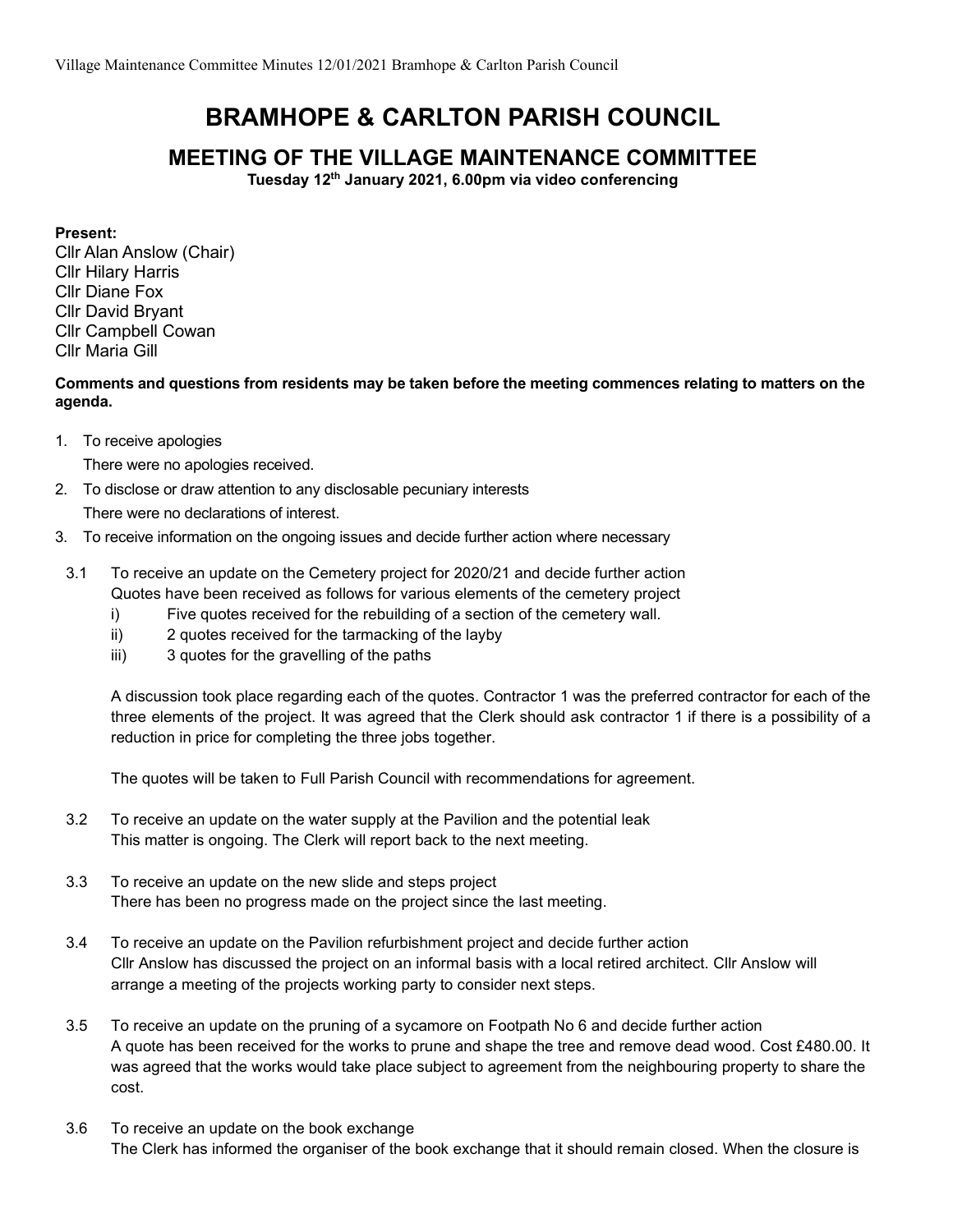- Village Maintenance Committee Minutes 12/01/2021 Bramhope & Carlton Parish Council reviewed, and re-opening agreed the exchange will be re-stocked.
- 3.7 To receive an update on the planning application for the new noticeboard at The Knoll Planning permission for the noticeboard has been granted. The noticeboard will be on order by the end of the month. The installation of the noticeboard will need to be organised with a local contractor once it has been received. The bushes to the rear of the noticeboard will need to be cut back in order to remove the old one and create new holes for the new one. Some new planting may be required once the noticeboard has been installed.
- 4. To receive a report on work completed since 8<sup>th</sup> December 2020

Taken down Christmas tree/lights, removed an abandoned Christmas tree from Jubilee Copse, general tidy of ginnels, litter picking, spreading grit at The Parade, repairs to footpath no 6.

5. To receive a report from BiB

There was no report.

6. To receive an estimate for the coppicing of a willow on Jubilee Copse, recommended in the tree inspection report A quote has been received. The cost will be £80 and will be undertaken by Chevin Landscapes. The Clerk has submitted a planning application for the coppicing works. The works will be completed once the permission has been received.

- 7. To receive a tree inspection report for footpath No 6 and decide further action The tree report for footpath No 6 indicated two dead larch trees that require removal and ivy growing in a number of trees which needs severing to assist with future inspections.
- 8. To receive a quote for tree works on footpath No 6 and decide further action

A quote has been received for the urgent tree work to remove two dead larch trees and sever ivy from a number of trees. The quote from Treeworld for £3395 + VAT was agreed by all. It was agreed that the wood from the felled trees should be left on site for the benefit of insects and wildlife as this is more environmentally friendly.

- 9. To receive information regarding resurfacing a section of Jubilee Copse footpath and decide further action Three quotes have been received to repair and resurface a section of Jubilee Copse footpath. It was AGREED by ALL that the quote from Dalesway for £1996 + VAT would be accepted. The works will have to wait until the drier weather.
- 10. To discuss including additional wildflower planting on areas of PC and formulate recommendations for FPC

A discussion took place regarding possible locations to plant larger sections of wildflowers. Suggested locations were Jubilee Copse, the edge of the recreation ground away from the football and cricket pitches, possible at The Knoll once the new slide has been resolved.

Jubilee Copse would probably be the preferred location and would need to be considered alongside any plans to plant trees.

Turf with the plants in situe can be purchased and used to replace strips of turf. The issue with this would be if the weather is dry, watering would be required.

Bramhope in Bloom will be approached for advice and to ascertain if they would be interested in helping.

Cllr Fox will undertake some research into what is available.

The matter will be referred to Full Parish Council for agreement in principle to plant some wildflower areas on Parish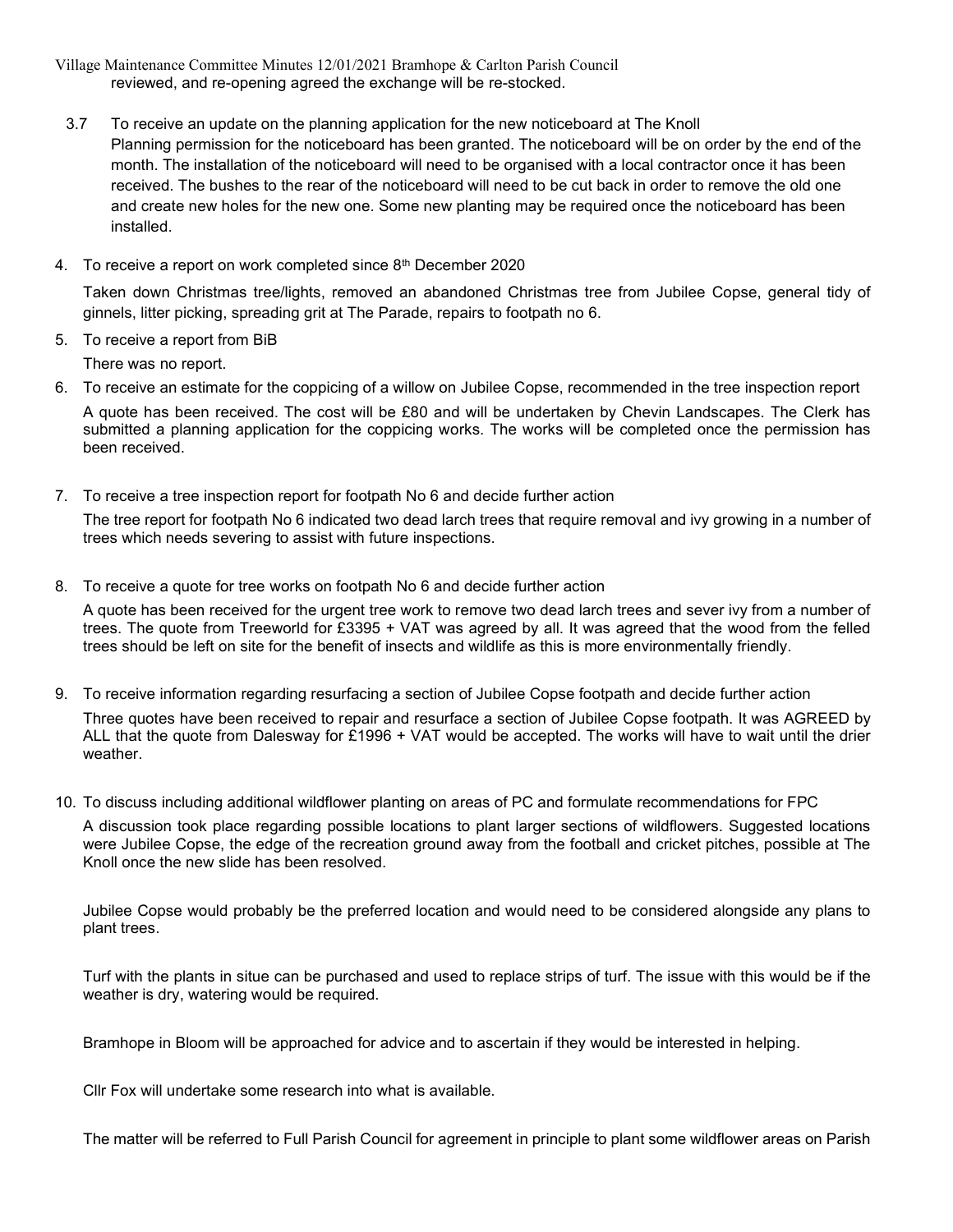- Village Maintenance Committee Minutes 12/01/2021 Bramhope & Carlton Parish Council Council land.
- 11. To receive an estimate to undertake a tree planting plan for additional trees on Jubilee Copse and decide further action

A quote has been received to complete a planting plan for Jubilee Copse and an additional cost to plant whips or to oversee the procurement and planting of a mixture of standard trees and whips.

The option to plant a mixture or standard trees and whips is the preferred option, in order to create immediate impact with some larger specimens. Bulbs could be planted underneath the trees.

The proposal to plant additional trees on Jubilee Copse will be an agenda for discussion and agreement at Full Council in January. A budget agreement will also be sought from Full Council, with delegated power to Village Maintenance to commence the project.

It was Agreed by ALL that the tree planting proposal should be commissioned if Full Council agree in principle to the proposed planting, in order that tree planting can possibly take place this year.

- 12. To receive information regarding the ownership of the new bus shelters on the A660 Leeds City Council has confirmed that all new/replacement bus shelters will fall under the PC's ownership.
- 13. To discuss the condition of the planters adjacent to the Carlton Water Hole and decide further action

It was agreed that something will need to be done to improve the planters. It is likely that a license will be needed from LCC to install new planters. The Clerk has made an initial enquiry to LCC but has not received a response to date.

It was agreed that the matter will be deferred until a new councillor for Carlton has been recruited. Carlton residents may have a view on the replacement.

14. To discuss a request from Pool F.C. to use the recreation ground for junior football matches

A discussion took place regarding a request from Pool F.C. to use the pitch at Bramhope for junior football matches on a Sunday. The proposal is to use the pitch on an ad hoc basis for the remainder of the season and to use the pitch on a weekly basis next season. Pool F.C. have offered to undertake some pitch maintenance as part of the agreement.

A high percentage of players are from Bramhope, so there is a strong connection with Bramhope and also that activities for teenagers in the village should be encouraged.

The Clerk highlighted that should the condition of the pitch be compromised due to additional wear and tear then the priority of use would be to the two existing teams.

The Clerk will discuss the terms of the agreement with Pool F.C. Coronavirus rules will apply as and when play is able to resume.

It was agreed that Pool F.C can use the pitch on an ad hoc basis for the remainder of the season and use for next season would be reviewed depending on the condition of the pitch from the additional use.

15. To receive information regarding the Recreation Ground Charitable Trust with regards to banking income and expenditure and reclaiming VAT on the Pavilion project.

The Clerk will be seeking permission from Finance & Administration Committee to seek some additional advice on the Recreation Ground Charitable Trust and the need for a separate bank account and set of accounts for the Trust.